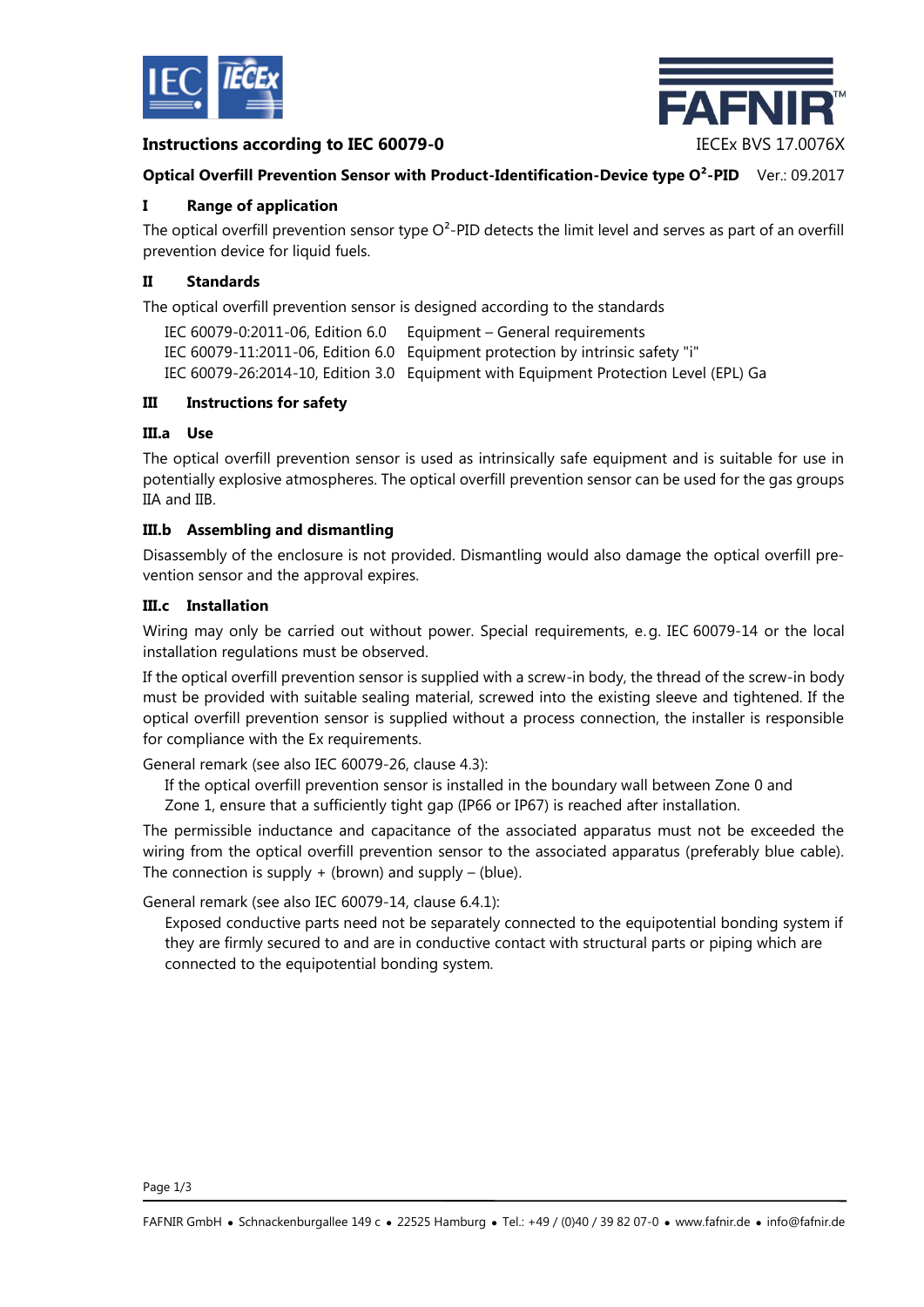



# **III.d Adjustment**

No Ex-relevant adjustments are necessary for the operation of the optical overfill prevention sensor.

# **III.e Putting into service**

Before putting into service, all devices must be checked for correct connection and installation. The electrical supply, including the connected devices, must be checked.

# **III.f Maintenance, overhaul and repair**

The optical overfill prevention sensor is generally maintenance-free. In the event of a defect, this must be returned to FAFNIR or one of its distributors.

Compliance with the requirements for the dielectric strength between the intrinsically safe circuit and the chassis of the optical overfill prevention sensor according to IEC 60079-11, clause 6.3.13 exists. Warning: Clean the cable tail only with a damp cloth.

### **IV Equipment marking**

| 1 Manufacturer:       | FAFNIR GmbH, 22525 Hamburg          |
|-----------------------|-------------------------------------|
| 2 Type designation:   | $O^2$ -PID                          |
| 3 Certificate number: | <b>IECEX BVS 17.0076X</b>           |
| 4 Ex marking:         | Ex ia IIB T4 Ga                     |
|                       | Ex ia IIB T4 Ga/Gb                  |
|                       | Ex ia IIB T4 Gb                     |
| 5 Technical data:     | See instructions for technical data |

Page 2/3